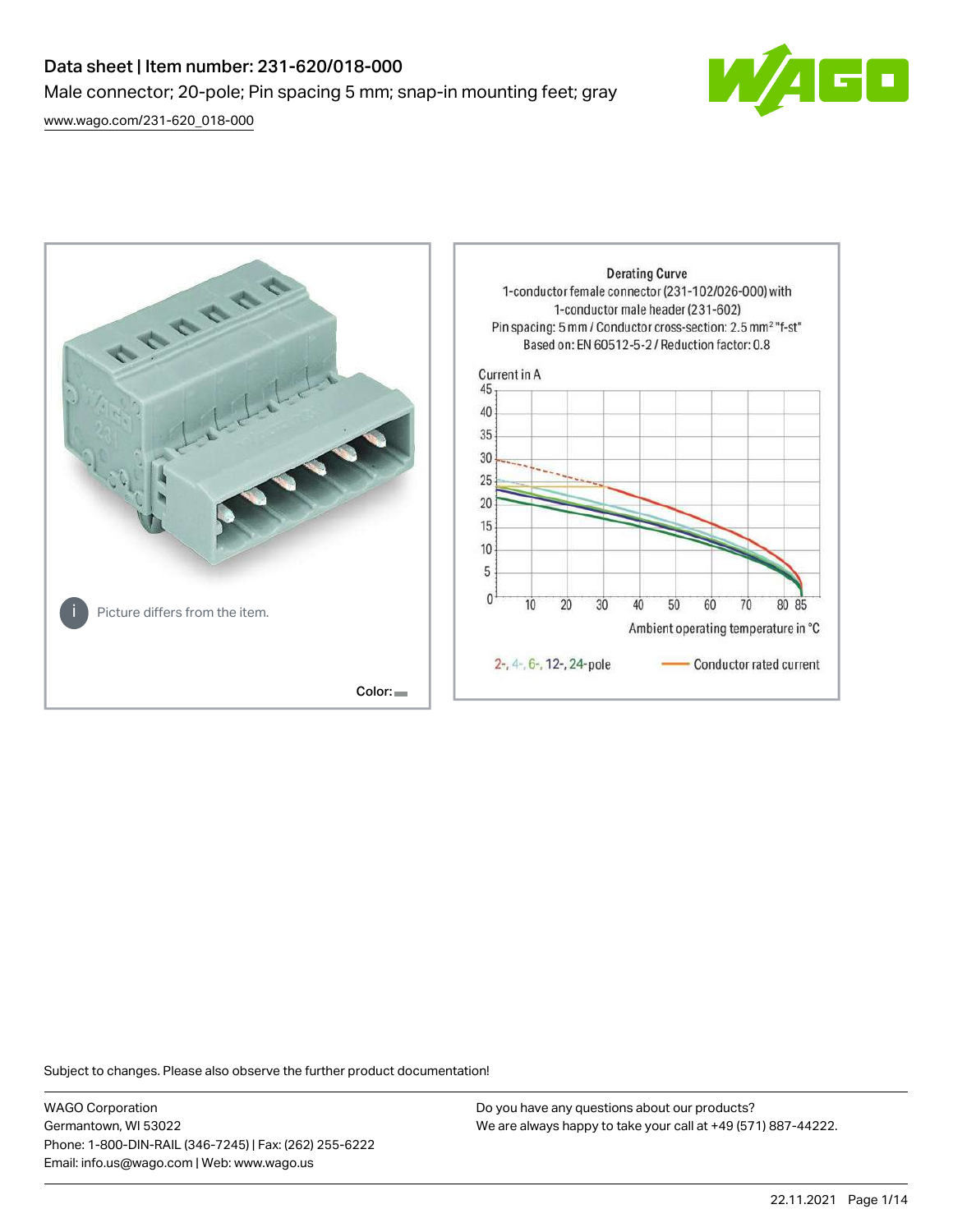



```
L = (pole no. -1) x pin spacing +8.2 mm
```
 $L_1 = L - 1.7$  mm

 $L_2 = L - 1.2$  mm

### Item description

- $\blacksquare$ Universal connection for all conductor types
- Easy cable pre-assembly and on-unit wiring via vertical and horizontal CAGE CLAMP<sup>®</sup> actuation  $\blacksquare$
- $\blacksquare$ For wire-to-wire and board-to-wire connections
- $\blacksquare$ Versions available with snap-in mounting feet or flanges for panel or through-panel mounting

Subject to changes. Please also observe the further product documentation!

WAGO Corporation Germantown, WI 53022 Phone: 1-800-DIN-RAIL (346-7245) | Fax: (262) 255-6222 Email: info.us@wago.com | Web: www.wago.us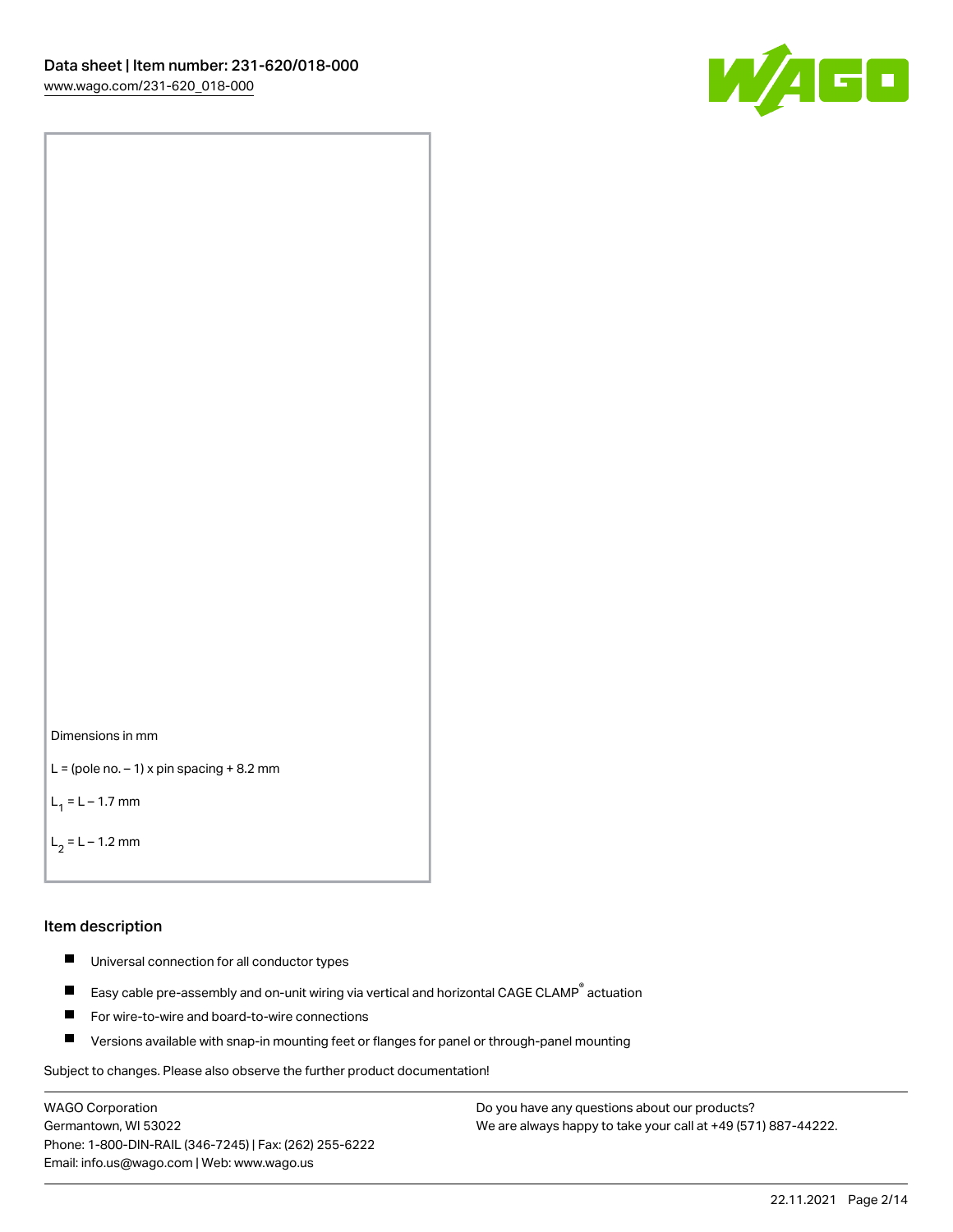W/AGO

 $\blacksquare$ With coding fingers

### Data Notes

| Safety information 1 | The <i>MCS – MULTI CONNECTION SYSTEM</i> includes connectors<br>without breaking capacity in accordance with DIN EN 61984. When<br>used as intended, these connectors must not be connected<br>/disconnected when live or under load. The circuit design should<br>ensure header pins, which can be touched, are not live when<br>unmated. |
|----------------------|--------------------------------------------------------------------------------------------------------------------------------------------------------------------------------------------------------------------------------------------------------------------------------------------------------------------------------------------|
| Variants:            | Other pole numbers<br>Gold-plated or partially gold-plated contact surfaces<br>Other versions (or variants) can be requested from WAGO Sales or<br>configured at https://configurator.wago.com/                                                                                                                                            |

# Electrical data

# IEC Approvals

| Ratings per                 | IEC/EN 60664-1                                                       |
|-----------------------------|----------------------------------------------------------------------|
| Rated voltage (III / 3)     | 320 V                                                                |
| Rated surge voltage (III/3) | 4 <sub>k</sub> V                                                     |
| Rated voltage (III/2)       | 320 V                                                                |
| Rated surge voltage (III/2) | 4 <sub>k</sub> V                                                     |
| Nominal voltage (II/2)      | 630 V                                                                |
| Rated surge voltage (II/2)  | 4 <sub>k</sub> V                                                     |
| Rated current               | 12A                                                                  |
| Legend (ratings)            | (III / 2) $\triangleq$ Overvoltage category III / Pollution degree 2 |

# UL Approvals

| Approvals per                  | UL 1059 |
|--------------------------------|---------|
| Rated voltage UL (Use Group B) | 300 V   |
| Rated current UL (Use Group B) | 15 A    |
| Rated voltage UL (Use Group D) | 300 V   |
| Rated current UL (Use Group D) | 10 A    |

# Ratings per UL

| Rated voltage UL 1977 | 600 V |
|-----------------------|-------|
| Rated current UL 1977 | . .   |

Subject to changes. Please also observe the further product documentation!

| <b>WAGO Corporation</b>                                | Do you have any questions about our products?                 |
|--------------------------------------------------------|---------------------------------------------------------------|
| Germantown. WI 53022                                   | We are always happy to take your call at +49 (571) 887-44222. |
| Phone: 1-800-DIN-RAIL (346-7245)   Fax: (262) 255-6222 |                                                               |
| Email: info.us@wago.com   Web: www.wago.us             |                                                               |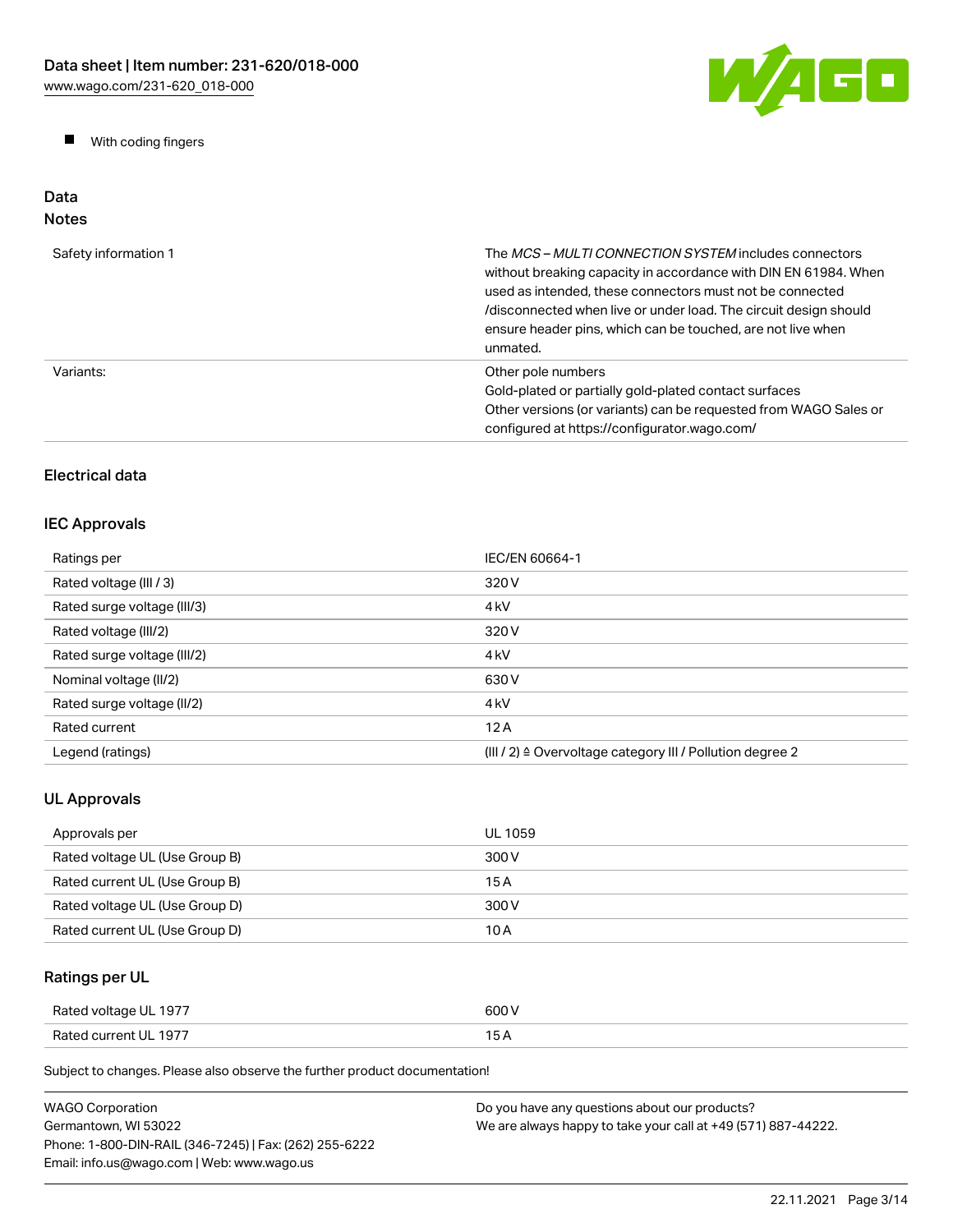

# CSA Approvals

| Approvals per                   | CSA   |
|---------------------------------|-------|
| Rated voltage CSA (Use Group B) | 300 V |
| Rated current CSA (Use Group B) | 15 A  |
| Rated voltage CSA (Use Group D) | 300 V |
| Rated current CSA (Use Group D) | 10 A  |

# Connection data

| Total number of connection points | 20 |
|-----------------------------------|----|
| Total number of potentials        | 20 |
| Number of connection types        |    |
| Number of levels                  |    |

#### Connection 1

| Connection technology                             | CAGE CLAMP <sup>®</sup>                |
|---------------------------------------------------|----------------------------------------|
| Actuation type                                    | Operating tool                         |
| Solid conductor                                   | $0.082.5$ mm <sup>2</sup> / 28  12 AWG |
| Fine-stranded conductor                           | $0.082.5$ mm <sup>2</sup> / 28  12 AWG |
| Fine-stranded conductor; with insulated ferrule   | $0.251.5$ mm <sup>2</sup>              |
| Fine-stranded conductor; with uninsulated ferrule | $0.252.5$ mm <sup>2</sup>              |
| Strip length                                      | $89$ mm / 0.31  0.35 inch              |
| Number of poles                                   | 20                                     |
| Conductor entry direction to mating direction     | 0°                                     |

# Physical data

| Pin spacing             | 5 mm / 0.197 inch     |
|-------------------------|-----------------------|
| Width                   | 103.2 mm / 4.063 inch |
| Height                  | 18.8 mm / 0.74 inch   |
| Height from the surface | 14.3 mm / 0.563 inch  |
| Depth                   | 27.5 mm / 1.083 inch  |

# Mechanical data

| Housing sheet thickness | $0.6$ 1.2 mm / 0.024 $$ 0.047 inch |
|-------------------------|------------------------------------|
| Mounting type           | Snap-in foot                       |
| Mounting type           | Panel mounting                     |

Subject to changes. Please also observe the further product documentation!

| <b>WAGO Corporation</b>                                | Do you have any questions about our products?                 |
|--------------------------------------------------------|---------------------------------------------------------------|
| Germantown, WI 53022                                   | We are always happy to take your call at +49 (571) 887-44222. |
| Phone: 1-800-DIN-RAIL (346-7245)   Fax: (262) 255-6222 |                                                               |
| Email: info.us@wago.com   Web: www.wago.us             |                                                               |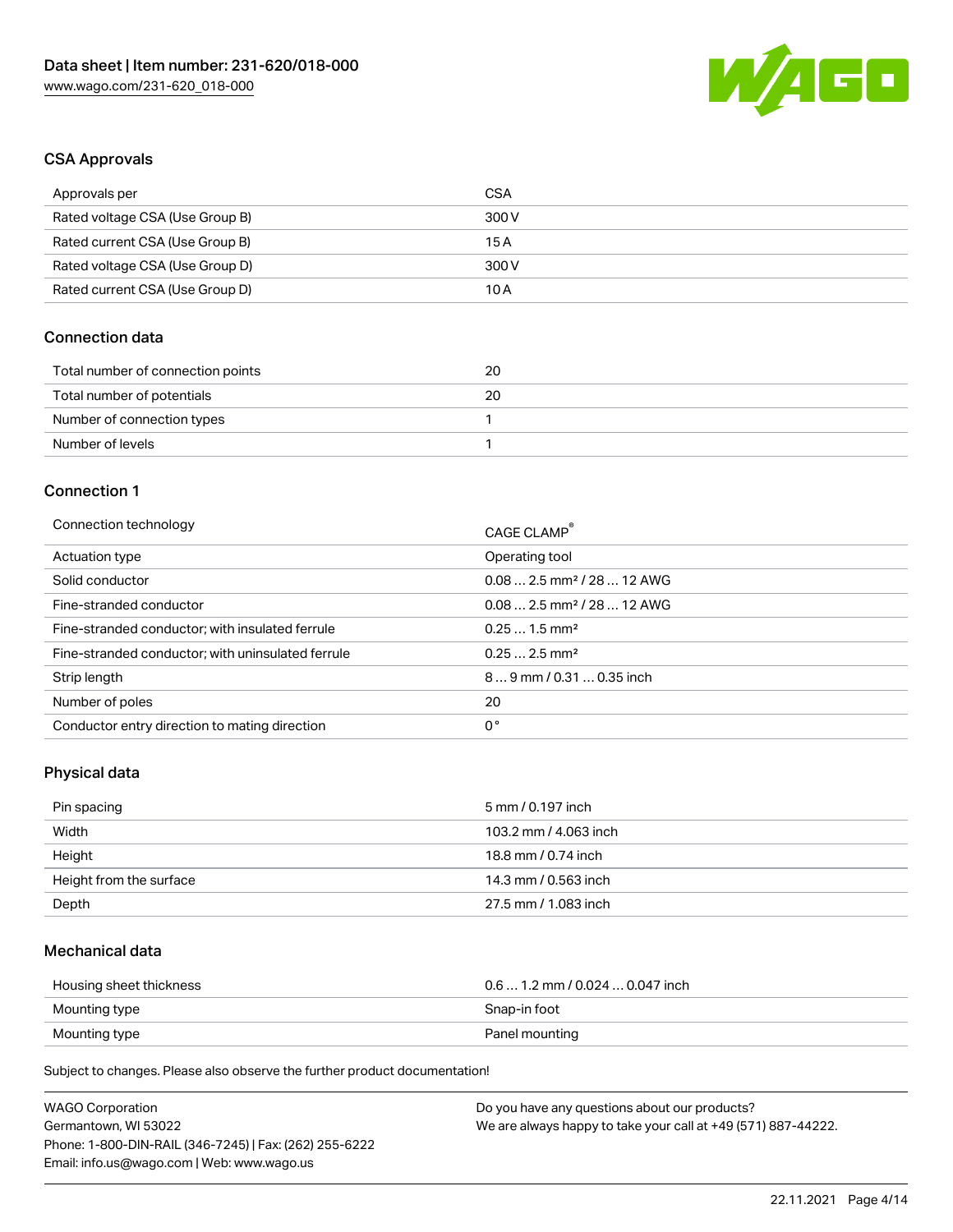

# Plug-in connection

| Contact type (pluggable connector) | Male connector/plug |
|------------------------------------|---------------------|
| Connector (connection type)        | for conductor       |
| Mismating protection               | No                  |
| Locking of plug-in connection      | Without             |

# Material data

| Color                       | gray                                  |
|-----------------------------|---------------------------------------|
| Material group              |                                       |
| Insulation material         | Polyamide (PA66)                      |
| Flammability class per UL94 | V0                                    |
| Clamping spring material    | Chrome nickel spring steel (CrNi)     |
| Contact material            | Electrolytic copper $(E_{\text{Cl}})$ |
| Contact plating             | tin-plated                            |
| Fire load                   | 0.537 MJ                              |
| Weight                      | 30.7 <sub>g</sub>                     |

# Environmental requirements

| Limit temperature range | $-60+100 °C$ |  |
|-------------------------|--------------|--|
|-------------------------|--------------|--|

# Commercial data

| Product Group         | 3 (Multi Conn. System) |
|-----------------------|------------------------|
| PU (SPU)              | 10 Stück               |
| Packaging type        | box                    |
| Country of origin     | DE                     |
| <b>GTIN</b>           | 4044918259156          |
| Customs tariff number | 8536694040             |

# Approvals / Certificates

# Country specific Approvals

| Logo | Approval                               | <b>Additional Approval Text</b> | Certificate<br>name |
|------|----------------------------------------|---------------------------------|---------------------|
|      | CВ<br>DEKRA Certification B.V.         | IEC 61984                       | NL-39756            |
|      | <b>CSA</b><br>DEKRA Certification B.V. | C <sub>22.2</sub>               | 1466354             |

Subject to changes. Please also observe the further product documentation!

| <b>WAGO Corporation</b>                                | Do you have any questions about our products?                 |
|--------------------------------------------------------|---------------------------------------------------------------|
| Germantown, WI 53022                                   | We are always happy to take your call at +49 (571) 887-44222. |
| Phone: 1-800-DIN-RAIL (346-7245)   Fax: (262) 255-6222 |                                                               |
| Email: info.us@wago.com   Web: www.wago.us             |                                                               |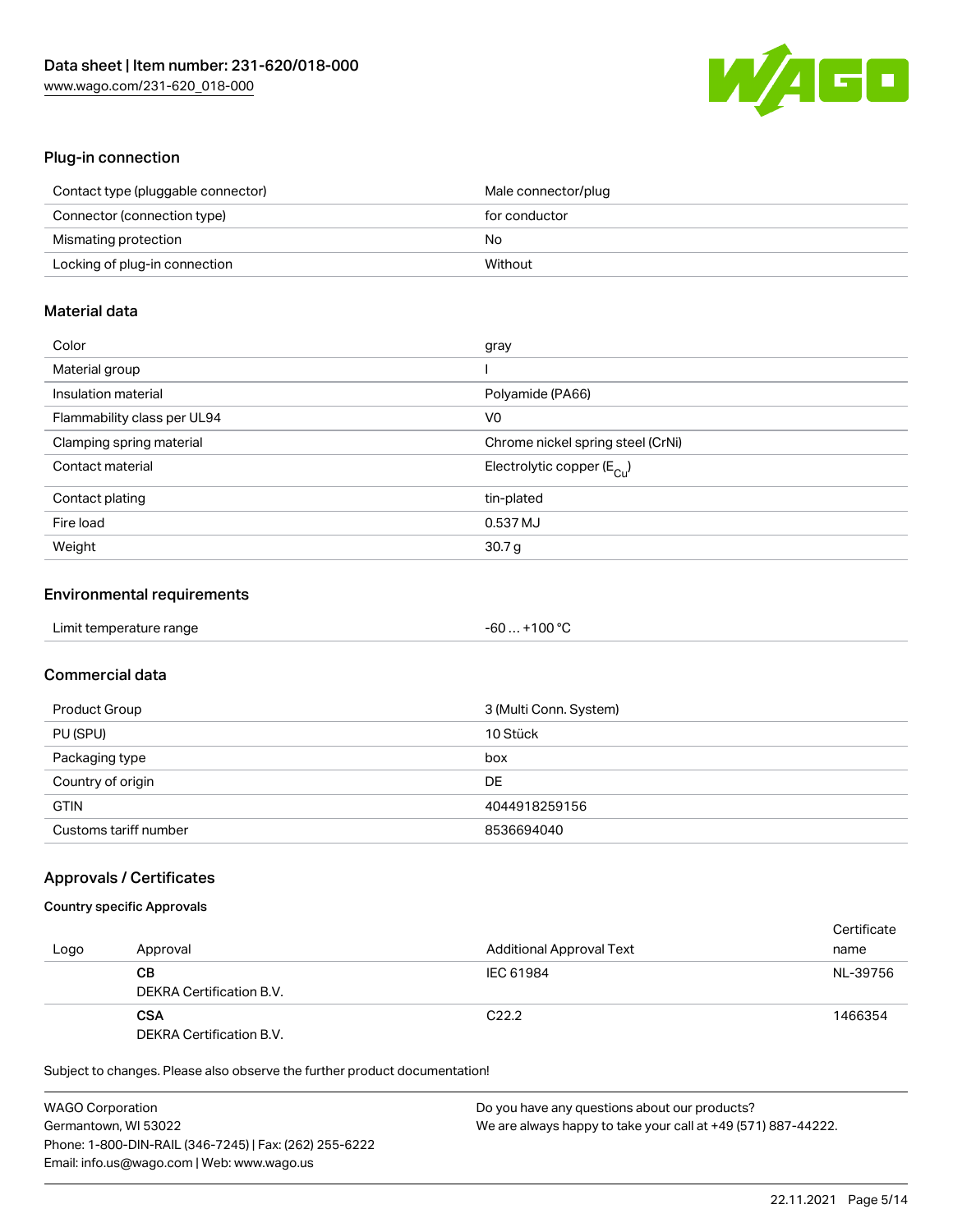



#### Ship Approvals

|                     |                                        |                                 | Certificate |
|---------------------|----------------------------------------|---------------------------------|-------------|
| Logo                | Approval                               | <b>Additional Approval Text</b> | name        |
| ABS.                | <b>ABS</b>                             |                                 | $19 -$      |
|                     | American Bureau of Shipping            |                                 | HG1869876-  |
|                     |                                        |                                 | <b>PDA</b>  |
|                     | BV                                     | IEC 60998                       | 11915/D0    |
|                     | Bureau Veritas S.A.                    |                                 | BV          |
| <b>BUREAU</b>       |                                        |                                 |             |
|                     | <b>DNV GL</b>                          | $\overline{\phantom{a}}$        | TAE000016Z  |
|                     | Det Norske Veritas, Germanischer Lloyd |                                 |             |
| <b>UL-Approvals</b> |                                        |                                 |             |

#### Logo Approval Additional Approval Text **Certificate** name UL Underwriters Laboratories Inc. UL 1977 E45171

# Counterpart

Item no.231-120/026-000 Female plug; 20-pole; 12 AWG max; pin spacing 5 mm; 1 conductor per pole; gray [www.wago.com/231-120/026-000](https://www.wago.com/231-120/026-000)

### Optional accessories

| Marking accessories |                                                                                                                                                                                                 |                                  |  |
|---------------------|-------------------------------------------------------------------------------------------------------------------------------------------------------------------------------------------------|----------------------------------|--|
| Marking strip       |                                                                                                                                                                                                 |                                  |  |
|                     | Item no.: 210-331/500-103<br>Marking strips; as a DIN A4 sheet; MARKED; 1-12 (300x); Height of marker strip: 2.3 mm/0.091 in; Strip<br>length 182 mm; Horizontal marking; Self-adhesive; white  | www.wago.com/210-331<br>/500-103 |  |
|                     | Item no.: 210-331/500-104<br>Marking strips; as a DIN A4 sheet; MARKED; 13-24 (300x); Height of marker strip: 2.3 mm/0.091 in; Strip<br>length 182 mm; Horizontal marking; Self-adhesive; white | www.wago.com/210-331<br>/500-104 |  |

WAGO Corporation Germantown, WI 53022 Phone: 1-800-DIN-RAIL (346-7245) | Fax: (262) 255-6222 Email: info.us@wago.com | Web: www.wago.us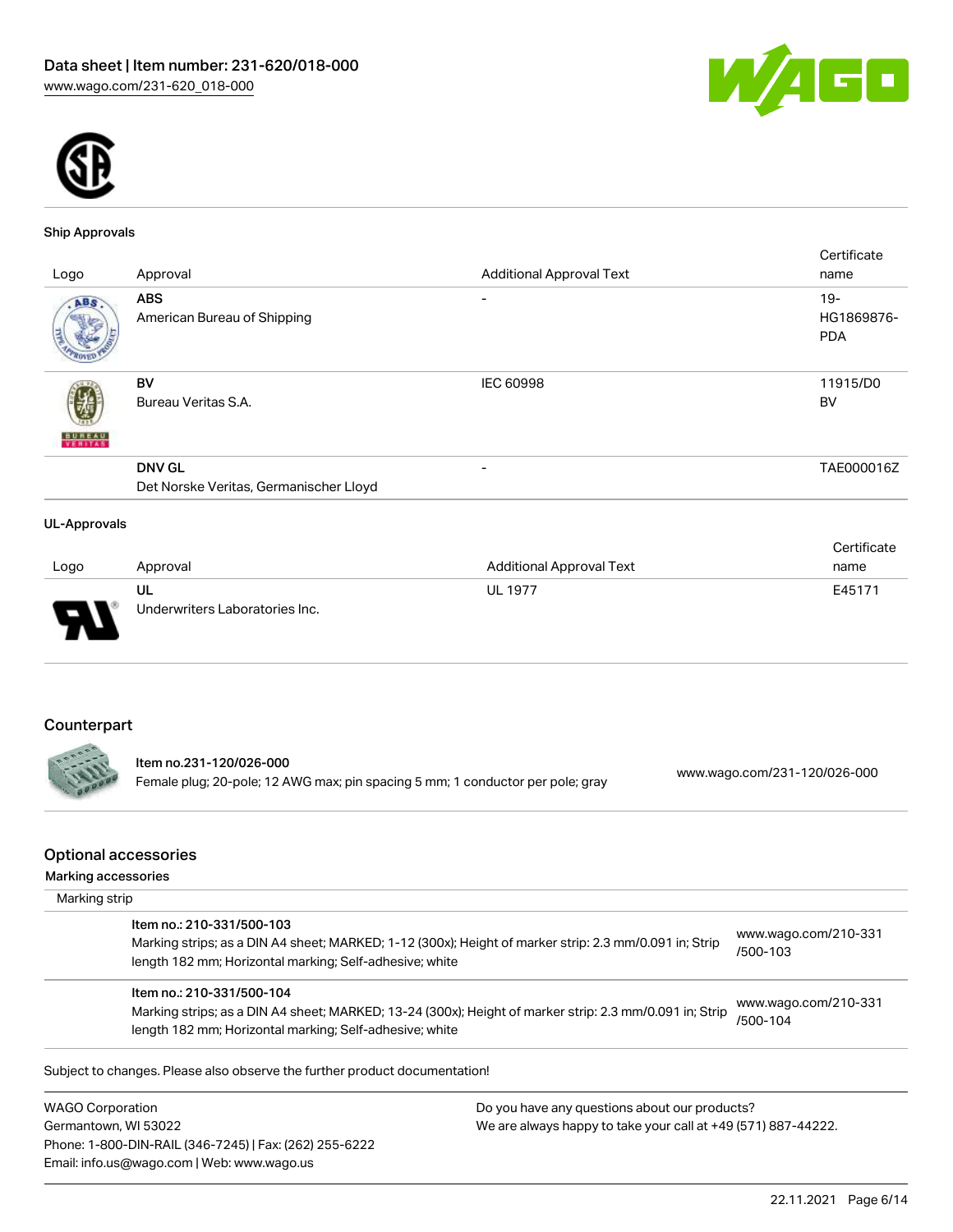Email: info.us@wago.com | Web: www.wago.us

[www.wago.com/231-620\\_018-000](http://www.wago.com/231-620_018-000)



|                                                 | Item no.: 210-332/500-202<br>Marking strips; as a DIN A4 sheet; MARKED; 1-16 (160x); Height of marker strip: 3 mm; Strip length 182<br>mm; Horizontal marking; Self-adhesive; white  |                                                                                                                | www.wago.com/210-332<br>/500-202 |
|-------------------------------------------------|--------------------------------------------------------------------------------------------------------------------------------------------------------------------------------------|----------------------------------------------------------------------------------------------------------------|----------------------------------|
|                                                 | Item no.: 210-332/500-206<br>Marking strips; as a DIN A4 sheet; MARKED; 33-48 (160x); Height of marker strip: 3 mm; Strip length<br>182 mm; Horizontal marking; Self-adhesive; white |                                                                                                                | www.wago.com/210-332<br>/500-206 |
|                                                 | Item no.: 210-332/500-205<br>Marking strips; as a DIN A4 sheet; MARKED; 1-32 (80x); Height of marker strip: 3 mm; Strip length 182<br>mm; Horizontal marking; Self-adhesive; white   |                                                                                                                | www.wago.com/210-332<br>/500-205 |
|                                                 | Item no.: 210-332/500-204<br>Marking strips; as a DIN A4 sheet; MARKED; 17-32 (160x); Height of marker strip: 3 mm; Strip length<br>182 mm; Horizontal marking; Self-adhesive; white |                                                                                                                | www.wago.com/210-332<br>/500-204 |
| Mounting adapter                                |                                                                                                                                                                                      |                                                                                                                |                                  |
| Mounting accessories                            |                                                                                                                                                                                      |                                                                                                                |                                  |
|                                                 | Item no.: 209-148<br>Multi mounting adapter; for DIN-35 rail; 25 mm wide; gray                                                                                                       |                                                                                                                | www.wago.com/209-148             |
| Coding                                          |                                                                                                                                                                                      |                                                                                                                |                                  |
| Coding                                          |                                                                                                                                                                                      |                                                                                                                |                                  |
|                                                 | Item no.: 231-129<br>Coding key; snap-on type; light gray                                                                                                                            |                                                                                                                | www.wago.com/231-129             |
| Jumpers                                         |                                                                                                                                                                                      |                                                                                                                |                                  |
| Jumper                                          |                                                                                                                                                                                      |                                                                                                                |                                  |
|                                                 | Item no.: 231-905<br>Jumper; for conductor entry; 5-way; insulated; gray                                                                                                             |                                                                                                                | www.wago.com/231-905             |
|                                                 | Item no.: 231-903<br>Jumper; for conductor entry; 3-way; insulated; gray                                                                                                             |                                                                                                                | www.wago.com/231-903             |
|                                                 | Item no.: 231-907<br>Jumper; for conductor entry; 7-way; insulated; gray                                                                                                             |                                                                                                                | www.wago.com/231-907             |
|                                                 | Item no.: 231-910<br>Jumper; for conductor entry; 10-way; insulated; gray                                                                                                            |                                                                                                                | www.wago.com/231-910             |
|                                                 | Item no.: 231-902<br>Jumper; for conductor entry; 2-way; insulated; gray                                                                                                             |                                                                                                                | www.wago.com/231-902             |
| Tools                                           |                                                                                                                                                                                      |                                                                                                                |                                  |
| Operating tool                                  |                                                                                                                                                                                      |                                                                                                                |                                  |
|                                                 | Item no.: 209-130<br>Operating tool; suitable for 264, 280 and 281 Series; 1-way; of insulating material; white                                                                      |                                                                                                                | www.wago.com/209-130             |
|                                                 | Item no.: 209-132<br>Operating tool; for connecting comb-style jumper bar; 2-way; of insulating material                                                                             |                                                                                                                | www.wago.com/209-132             |
|                                                 | Subject to changes. Please also observe the further product documentation!                                                                                                           |                                                                                                                |                                  |
| <b>WAGO Corporation</b><br>Germantown, WI 53022 | Phone: 1-800-DIN-RAIL (346-7245)   Fax: (262) 255-6222                                                                                                                               | Do you have any questions about our products?<br>We are always happy to take your call at +49 (571) 887-44222. |                                  |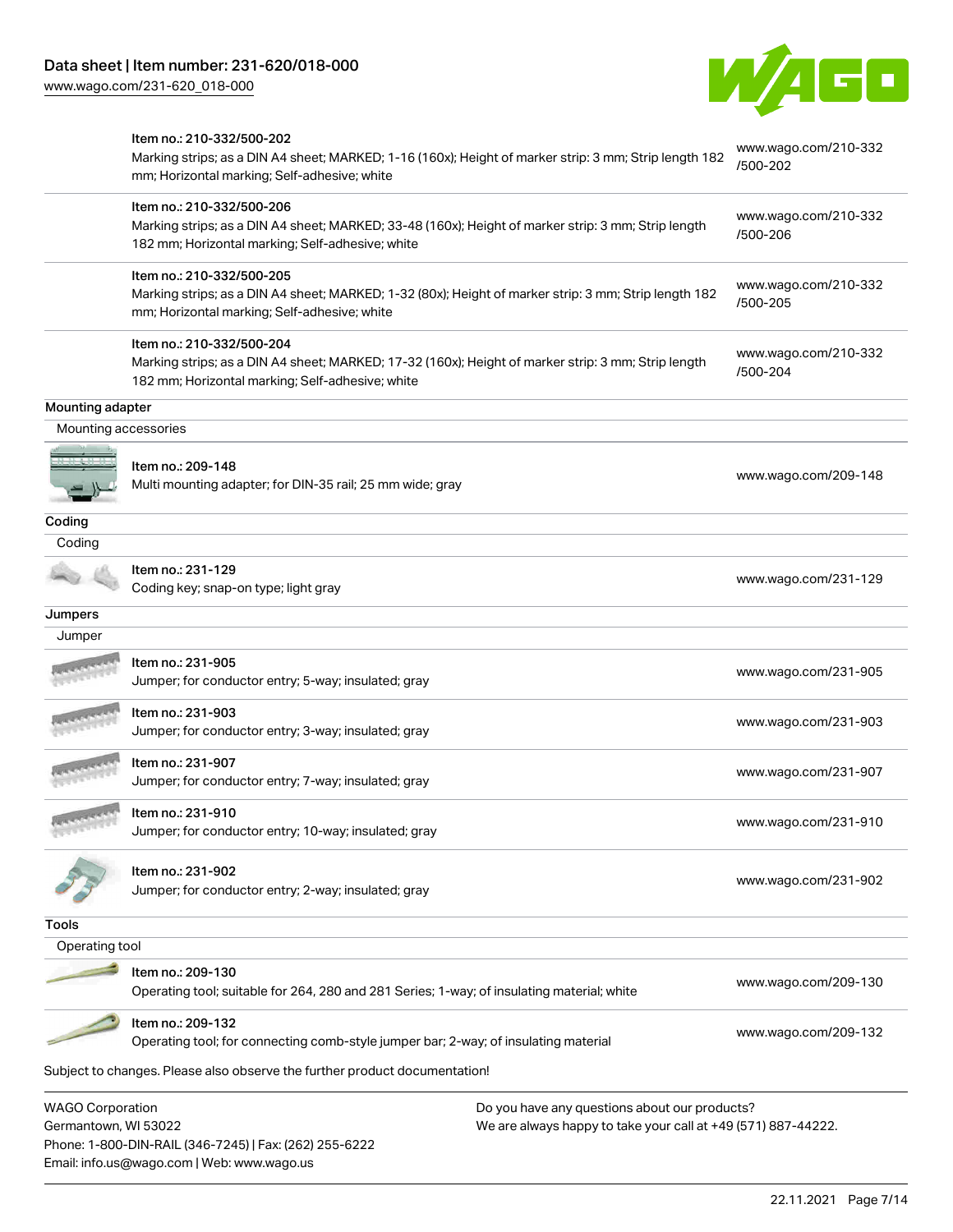

|                         | Item no.: 231-159<br>Operating tool; natural                                                                     | www.wago.com/231-159 |
|-------------------------|------------------------------------------------------------------------------------------------------------------|----------------------|
|                         | Item no.: 210-250<br>Operating tool; for MCS MINI & MIDI with CAGE CLAMP® connection; red                        | www.wago.com/210-250 |
|                         | Item no.: 231-231<br>Combination operating tool; red                                                             | www.wago.com/231-231 |
|                         | Item no.: 210-657<br>Operating tool; Blade: 3.5 x 0.5 mm; with a partially insulated shaft; short; multicoloured | www.wago.com/210-657 |
|                         | Item no.: 210-720<br>Operating tool; Blade: 3.5 x 0.5 mm; with a partially insulated shaft; multicoloured        | www.wago.com/210-720 |
|                         | Item no.: 231-131<br>Operating tool; made of insulating material; 1-way; loose; white                            | www.wago.com/231-131 |
|                         | Item no.: 231-291<br>Operating tool; made of insulating material; 1-way; loose; red                              | www.wago.com/231-291 |
|                         | Item no.: 280-432<br>Operating tool; made of insulating material; 2-way; white                                   | www.wago.com/280-432 |
|                         | Item no.: 280-434<br>Operating tool; made of insulating material; 4-way                                          | www.wago.com/280-434 |
|                         | Item no.: 280-437<br>Operating tool; made of insulating material; 7-way                                          | www.wago.com/280-437 |
|                         | Item no.: 280-440<br>Operating tool; made of insulating material; 10-way                                         | www.wago.com/280-440 |
|                         | Item no.: 280-435<br>Operating tool; made of insulating material; 5-way; gray                                    | www.wago.com/280-435 |
| 78)                     | Item no.: 280-436<br>Operating tool; made of insulating material; 6-way                                          | www.wago.com/280-436 |
|                         | Item no.: 280-438<br>Operating tool; made of insulating material; 8-way                                          | www.wago.com/280-438 |
|                         | Item no.: 280-433<br>Operating tool; made of insulating material; 3-way                                          | www.wago.com/280-433 |
| Cover                   |                                                                                                                  |                      |
| Cover                   |                                                                                                                  |                      |
|                         | Item no.: 231-668                                                                                                | www.wago.com/231-668 |
|                         | Subject to changes. Please also observe the further product documentation!                                       |                      |
| <b>WAGO Corporation</b> | Do you have any questions about our products?                                                                    |                      |

WAGO Corporation Germantown, WI 53022 Phone: 1-800-DIN-RAIL (346-7245) | Fax: (262) 255-6222 Email: info.us@wago.com | Web: www.wago.us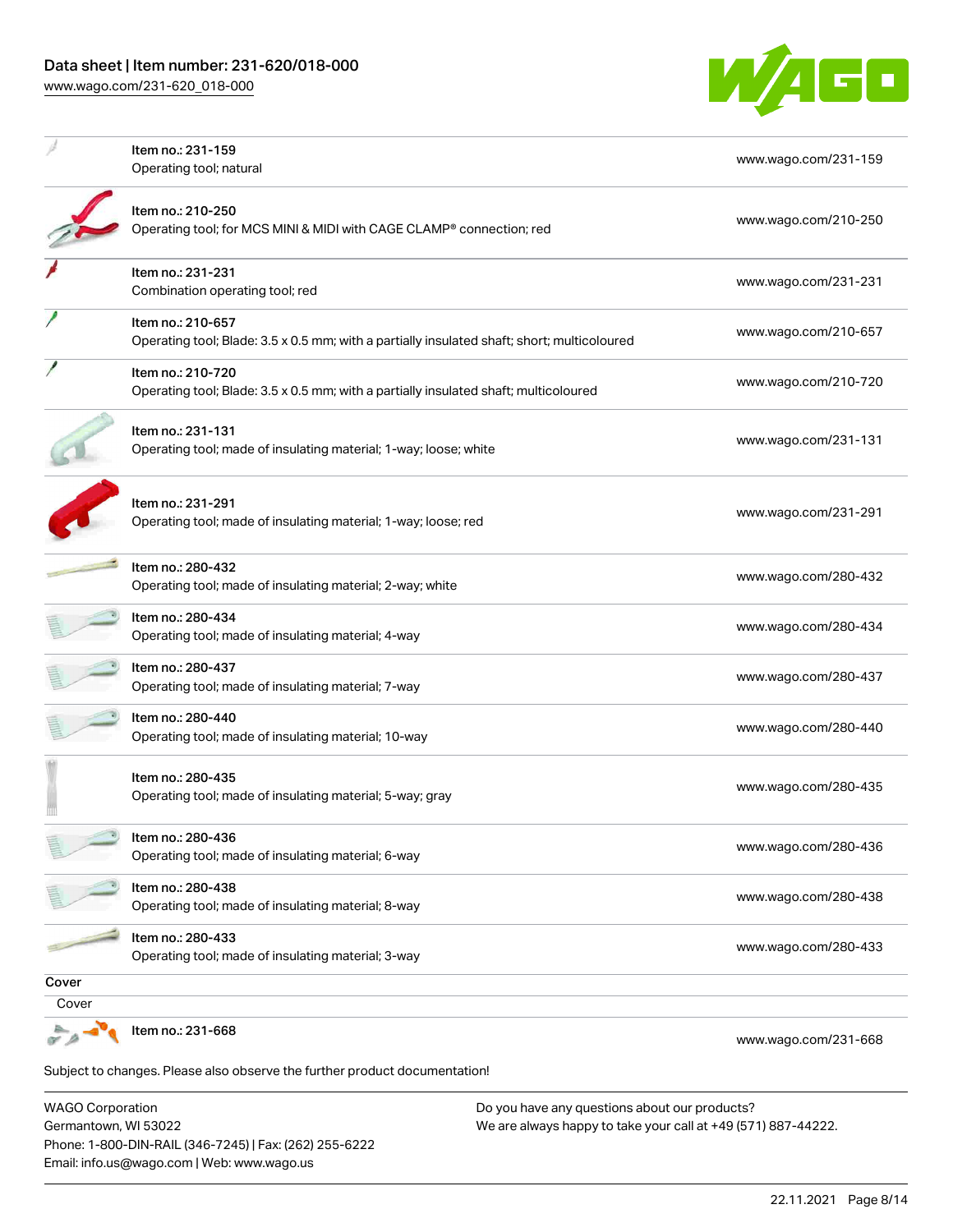# Data sheet | Item number: 231-620/018-000

[www.wago.com/231-620\\_018-000](http://www.wago.com/231-620_018-000)



Lockout caps; for covering unused clamping units; gray

| <b>Ferrules</b><br>Ferrule |                                                                                                                                                                                    |                      |
|----------------------------|------------------------------------------------------------------------------------------------------------------------------------------------------------------------------------|----------------------|
|                            |                                                                                                                                                                                    |                      |
|                            | Item no.: 216-101<br>Ferrule; Sleeve for 0.5 mm <sup>2</sup> / AWG 22; uninsulated; electro-tin plated; silver-colored                                                             | www.wago.com/216-101 |
|                            | Item no.: 216-104<br>Ferrule; Sleeve for 1.5 mm <sup>2</sup> / AWG 16; uninsulated; electro-tin plated; silver-colored                                                             | www.wago.com/216-104 |
|                            | Item no.: 216-106<br>Ferrule; Sleeve for 2.5 mm <sup>2</sup> / AWG 14; uninsulated; electro-tin plated; silver-colored                                                             | www.wago.com/216-106 |
|                            | Item no.: 216-102<br>Ferrule; Sleeve for 0.75 mm <sup>2</sup> / AWG 20; uninsulated; electro-tin plated; silver-colored                                                            | www.wago.com/216-102 |
|                            | Item no.: 216-103<br>Ferrule; Sleeve for 1 mm <sup>2</sup> / AWG 18; uninsulated; electro-tin plated                                                                               | www.wago.com/216-103 |
|                            | Item no.: 216-123<br>Ferrule; Sleeve for 1 mm <sup>2</sup> / AWG 18; uninsulated; electro-tin plated; silver-colored                                                               | www.wago.com/216-123 |
|                            | Item no.: 216-122<br>Ferrule; Sleeve for 0.75 mm <sup>2</sup> / AWG 20; uninsulated; electro-tin plated; silver-colored                                                            | www.wago.com/216-122 |
|                            | Item no.: 216-124<br>Ferrule; Sleeve for 1.5 mm <sup>2</sup> / AWG 16; uninsulated; electro-tin plated                                                                             | www.wago.com/216-124 |
|                            | Item no.: 216-142<br>Ferrule; Sleeve for 0.75 mm <sup>2</sup> / 18 AWG; uninsulated; electro-tin plated; electrolytic copper; gastight<br>crimped; acc. to DIN 46228, Part 1/08.92 | www.wago.com/216-142 |
|                            | Item no.: 216-132<br>Ferrule; Sleeve for 0.34 mm <sup>2</sup> / AWG 24; uninsulated; electro-tin plated                                                                            | www.wago.com/216-132 |
|                            | Item no.: 216-121<br>Ferrule; Sleeve for 0.5 mm <sup>2</sup> / AWG 22; uninsulated; electro-tin plated; silver-colored                                                             | www.wago.com/216-121 |
|                            | Item no.: 216-143<br>Ferrule; Sleeve for 1 mm <sup>2</sup> / AWG 18; uninsulated; electro-tin plated; electrolytic copper; gastight<br>crimped; acc. to DIN 46228, Part 1/08.92    | www.wago.com/216-143 |
|                            | Item no.: 216-131<br>Ferrule; Sleeve for 0.25 mm <sup>2</sup> / AWG 24; uninsulated; electro-tin plated; silver-colored                                                            | www.wago.com/216-131 |
|                            | Item no.: 216-141<br>Ferrule; Sleeve for 0.5 mm <sup>2</sup> / 20 AWG; uninsulated; electro-tin plated; electrolytic copper; gastight<br>crimped; acc. to DIN 46228, Part 1/08.92  | www.wago.com/216-141 |
|                            | Item no.: 216-152<br>Ferrule; Sleeve for 0.34 mm <sup>2</sup> / AWG 24; uninsulated; electro-tin plated                                                                            | www.wago.com/216-152 |
|                            | Item no.: 216-203<br>Ferrule; Sleeve for 1 mm <sup>2</sup> / AWG 18; insulated; electro-tin plated; red                                                                            | www.wago.com/216-203 |
|                            | Item no.: 216-202                                                                                                                                                                  |                      |

Subject to changes. Please also observe the further product documentation!

WAGO Corporation Germantown, WI 53022 Phone: 1-800-DIN-RAIL (346-7245) | Fax: (262) 255-6222 Email: info.us@wago.com | Web: www.wago.us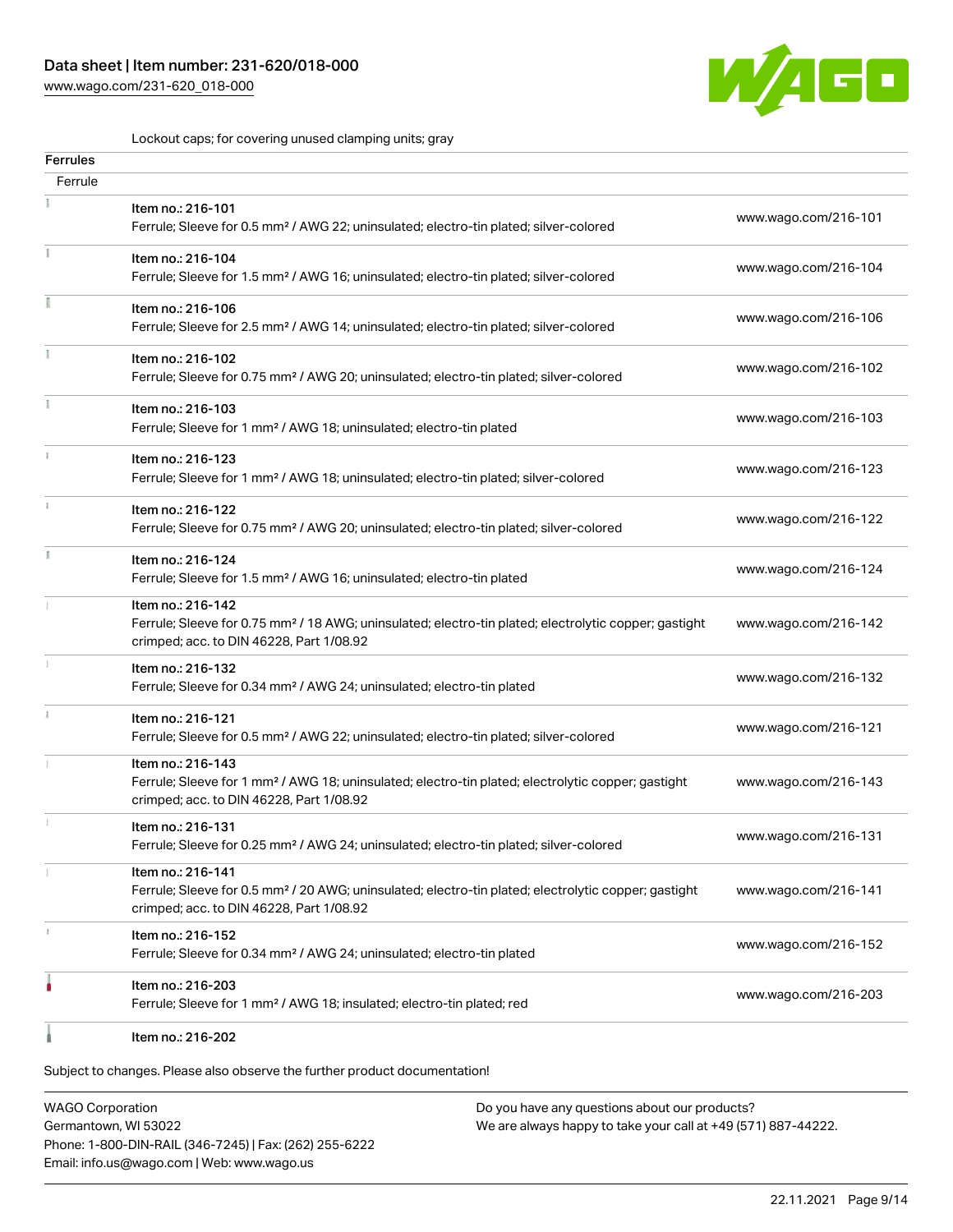

Ferrule; Sleeve for 0.75 mm² / 18 AWG; insulated; electro-tin plated; gray [www.wago.com/216-202](http://www.wago.com/216-202)

| T. | Item no.: 216-151<br>Ferrule; Sleeve for 0.25 mm <sup>2</sup> / AWG 24; uninsulated; electro-tin plated                                                                                                 | www.wago.com/216-151 |
|----|---------------------------------------------------------------------------------------------------------------------------------------------------------------------------------------------------------|----------------------|
| Â  | Item no.: 216-204<br>Ferrule; Sleeve for 1.5 mm <sup>2</sup> / AWG 16; insulated; electro-tin plated; black                                                                                             | www.wago.com/216-204 |
|    | Item no.: 216-144<br>Ferrule; Sleeve for 1.5 mm <sup>2</sup> / AWG 16; uninsulated; electro-tin plated; electrolytic copper; gastight<br>crimped; acc. to DIN 46228, Part 1/08.92; silver-colored       | www.wago.com/216-144 |
|    | Item no.: 216-201<br>Ferrule; Sleeve for 0.5 mm <sup>2</sup> / 20 AWG; insulated; electro-tin plated; white                                                                                             | www.wago.com/216-201 |
|    | Item no.: 216-223<br>Ferrule; Sleeve for 1 mm <sup>2</sup> / AWG 18; insulated; electro-tin plated; red                                                                                                 | www.wago.com/216-223 |
|    | Item no.: 216-241<br>Ferrule; Sleeve for 0.5 mm <sup>2</sup> / 20 AWG; insulated; electro-tin plated; electrolytic copper; gastight<br>crimped; acc. to DIN 46228, Part 4/09.90; white                  | www.wago.com/216-241 |
|    | Item no.: 216-242<br>Ferrule; Sleeve for 0.75 mm <sup>2</sup> / 18 AWG; insulated; electro-tin plated; electrolytic copper; gastight<br>crimped; acc. to DIN 46228, Part 4/09.90; gray                  | www.wago.com/216-242 |
|    | Item no.: 216-222<br>Ferrule; Sleeve for 0.75 mm <sup>2</sup> / 18 AWG; insulated; electro-tin plated; gray                                                                                             | www.wago.com/216-222 |
|    | Item no.: 216-221<br>Ferrule; Sleeve for 0.5 mm <sup>2</sup> / 20 AWG; insulated; electro-tin plated; white                                                                                             | www.wago.com/216-221 |
| A  | Item no.: 216-224<br>Ferrule; Sleeve for 1.5 mm <sup>2</sup> / AWG 16; insulated; electro-tin plated; black                                                                                             | www.wago.com/216-224 |
|    | Item no.: 216-243<br>Ferrule; Sleeve for 1 mm <sup>2</sup> / AWG 18; insulated; electro-tin plated; electrolytic copper; gastight crimped; www.wago.com/216-243<br>acc. to DIN 46228, Part 4/09.90; red |                      |
| 1  | Item no.: 216-244<br>Ferrule; Sleeve for 1.5 mm <sup>2</sup> / AWG 16; insulated; electro-tin plated; electrolytic copper; gastight<br>crimped; acc. to DIN 46228, Part 4/09.90; black                  | www.wago.com/216-244 |
|    | Item no.: 216-263<br>Ferrule; Sleeve for 1 mm <sup>2</sup> / AWG 18; insulated; electro-tin plated; electrolytic copper; gastight crimped; www.wago.com/216-263<br>acc. to DIN 46228, Part 4/09.90; red |                      |
| Â  | Item no.: 216-264<br>Ferrule; Sleeve for 1.5 mm <sup>2</sup> / AWG 16; insulated; electro-tin plated; electrolytic copper; gastight<br>crimped; acc. to DIN 46228, Part 4/09.90; black                  | www.wago.com/216-264 |
| 1  | Item no.: 216-284<br>Ferrule; Sleeve for 1.5 mm <sup>2</sup> / AWG 16; insulated; electro-tin plated; electrolytic copper; gastight<br>crimped; acc. to DIN 46228, Part 4/09.90; black                  | www.wago.com/216-284 |
|    | Item no.: 216-262<br>Ferrule; Sleeve for 0.75 mm <sup>2</sup> / 18 AWG; insulated; electro-tin plated; electrolytic copper; gastight<br>crimped; acc. to DIN 46228, Part 4/09.90; gray                  | www.wago.com/216-262 |

Subject to changes. Please also observe the further product documentation!

WAGO Corporation Germantown, WI 53022 Phone: 1-800-DIN-RAIL (346-7245) | Fax: (262) 255-6222 Email: info.us@wago.com | Web: www.wago.us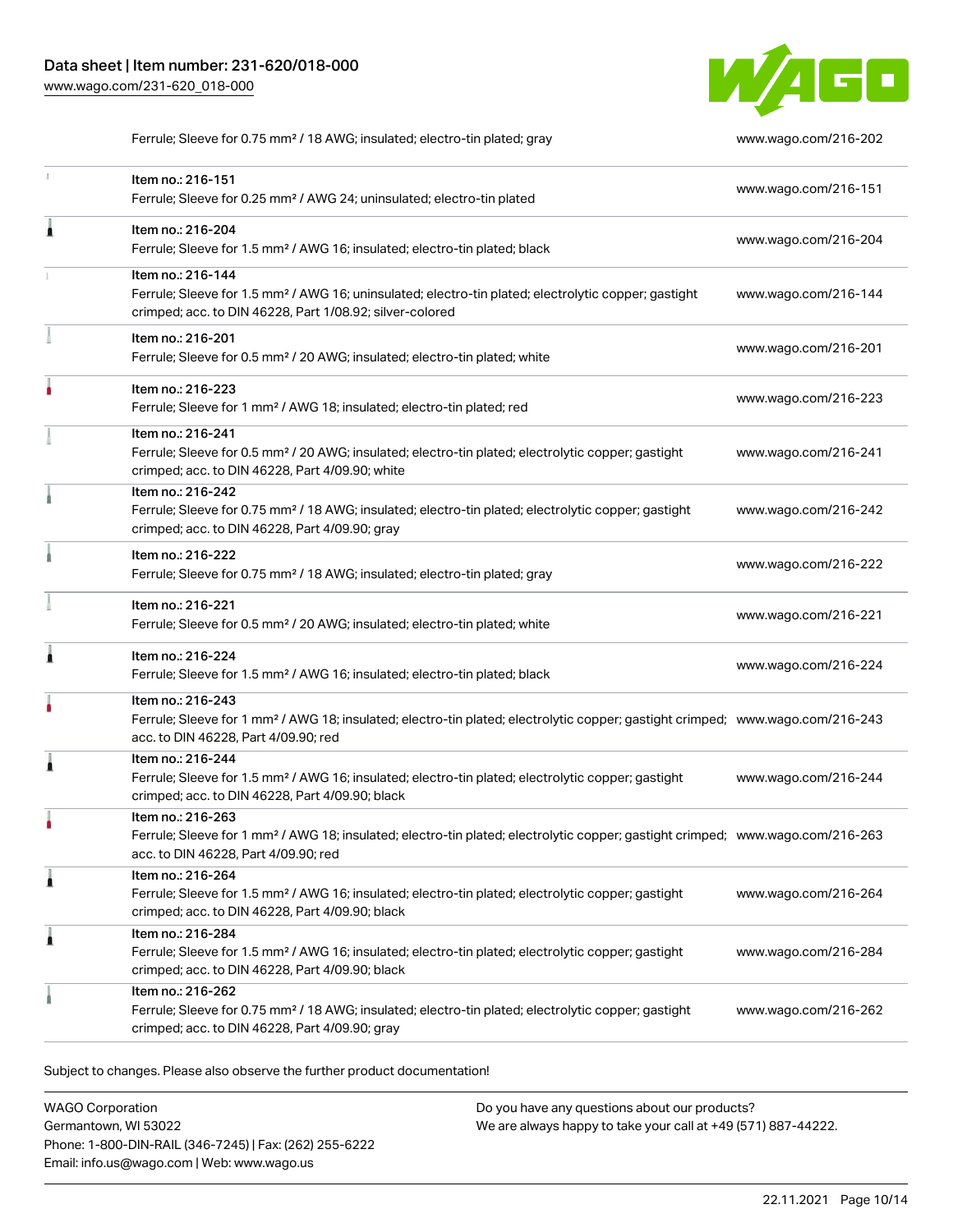# Data sheet | Item number: 231-620/018-000

[www.wago.com/231-620\\_018-000](http://www.wago.com/231-620_018-000)



| Leee                                     |                                                                                                 |            |               |                      |
|------------------------------------------|-------------------------------------------------------------------------------------------------|------------|---------------|----------------------|
| Leece                                    | Item no.: 231-670<br>Insulation stop; 0.08-0.2 mm <sup>2</sup> / 0.2 mm <sup>2</sup> "s"; white |            |               | www.wago.com/231-670 |
| LEEL                                     | Item no.: 231-671<br>Insulation stop; 0.25 - 0.5 mm <sup>2</sup> ; light gray                   |            |               | www.wago.com/231-671 |
| Mounting                                 |                                                                                                 |            |               |                      |
| Mounting accessories                     |                                                                                                 |            |               |                      |
|                                          | Item no.: 209-137<br>Mounting adapter; can be used as end stop; 6.5 mm wide; gray               |            |               | www.wago.com/209-137 |
| <b>Downloads</b><br><b>Documentation</b> |                                                                                                 |            |               |                      |
| <b>Additional Information</b>            |                                                                                                 |            |               |                      |
| Technical explanations                   |                                                                                                 | 2019 Apr 3 | pdf<br>2.0 MB | Download             |
| <b>CAD files</b>                         |                                                                                                 |            |               |                      |
| CAD data                                 |                                                                                                 |            |               |                      |
|                                          | 2D/3D Models 231-620/018-000                                                                    |            | URL           | Download             |
| CAE data                                 |                                                                                                 |            |               |                      |
|                                          | EPLAN Data Portal 231-620/018-000                                                               |            | URL           | Download             |
|                                          |                                                                                                 |            |               |                      |
|                                          | Subject to changes. Please also observe the further product documentation!                      |            |               |                      |

Germantown, WI 53022 Phone: 1-800-DIN-RAIL (346-7245) | Fax: (262) 255-6222 Email: info.us@wago.com | Web: www.wago.us

We are always happy to take your call at +49 (571) 887-44222.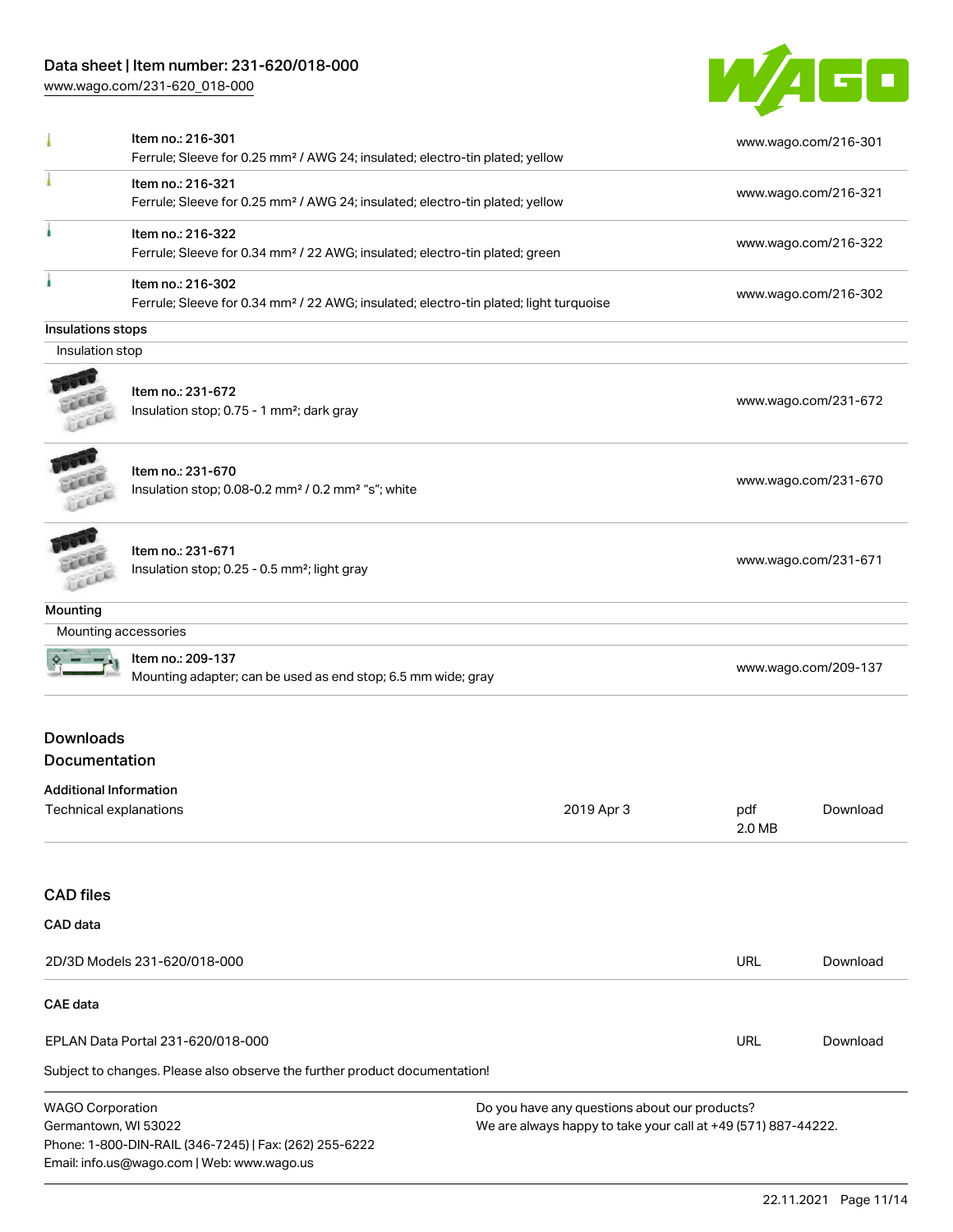

| EPLAN Data Portal 231-620/018-000                                                                                                               | URL | Download |
|-------------------------------------------------------------------------------------------------------------------------------------------------|-----|----------|
| ZUKEN Portal 231-620/018-000                                                                                                                    | URL | Download |
| <b>Environmental Product Compliance</b>                                                                                                         |     |          |
| <b>Compliance Search</b>                                                                                                                        |     |          |
| Environmental Product Compliance 231-620/018-000                                                                                                | URL | Download |
| 1-conductor male connector; CAGE CLAMP®; 2.5 mm <sup>2</sup> ; Pin spacing 5 mm; 20-pole;<br>Snap-in mounting feet; 2,50 mm <sup>2</sup> ; gray |     |          |

#### Installation Notes



Inserting a conductor via 3.5 mm screwdriver – CAGE CLAMP® actuation parallel to conductor entry.



Inserting a conductor via 3.5 mm screwdriver – CAGE CLAMP® actuation perpendicular to conductor entry.



Inserting a conductor into CAGE CLAMP® unit via operating lever (231-291).



Inserting a conductor via operating tool.

#### Coding

Subject to changes. Please also observe the further product documentation!

WAGO Corporation Germantown, WI 53022 Phone: 1-800-DIN-RAIL (346-7245) | Fax: (262) 255-6222 Email: info.us@wago.com | Web: www.wago.us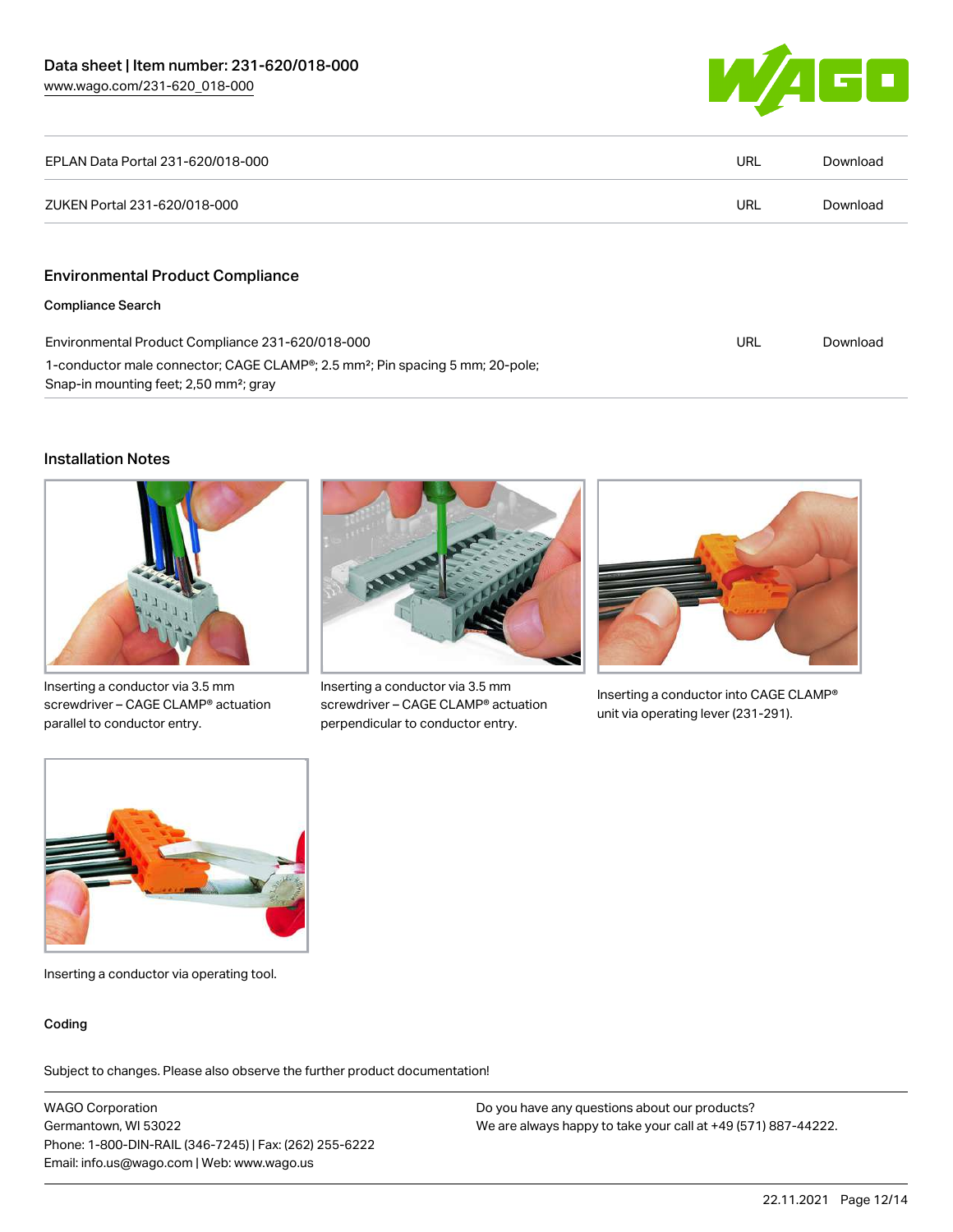



Coding a male header – fitting coding key(s).



Testing – female connector with CAGE CLAMP®

Integrated test ports for testing perpendicular to conductor entry via 2 or 2.3 mm Ø test plug

#### Installation



Male connector with strain relief plate



Strain relief housing shown with a male connector equipped with CAGE CLAMP®

#### Marking

Subject to changes. Please also observe the further product documentation!

WAGO Corporation Germantown, WI 53022 Phone: 1-800-DIN-RAIL (346-7245) | Fax: (262) 255-6222 Email: info.us@wago.com | Web: www.wago.us